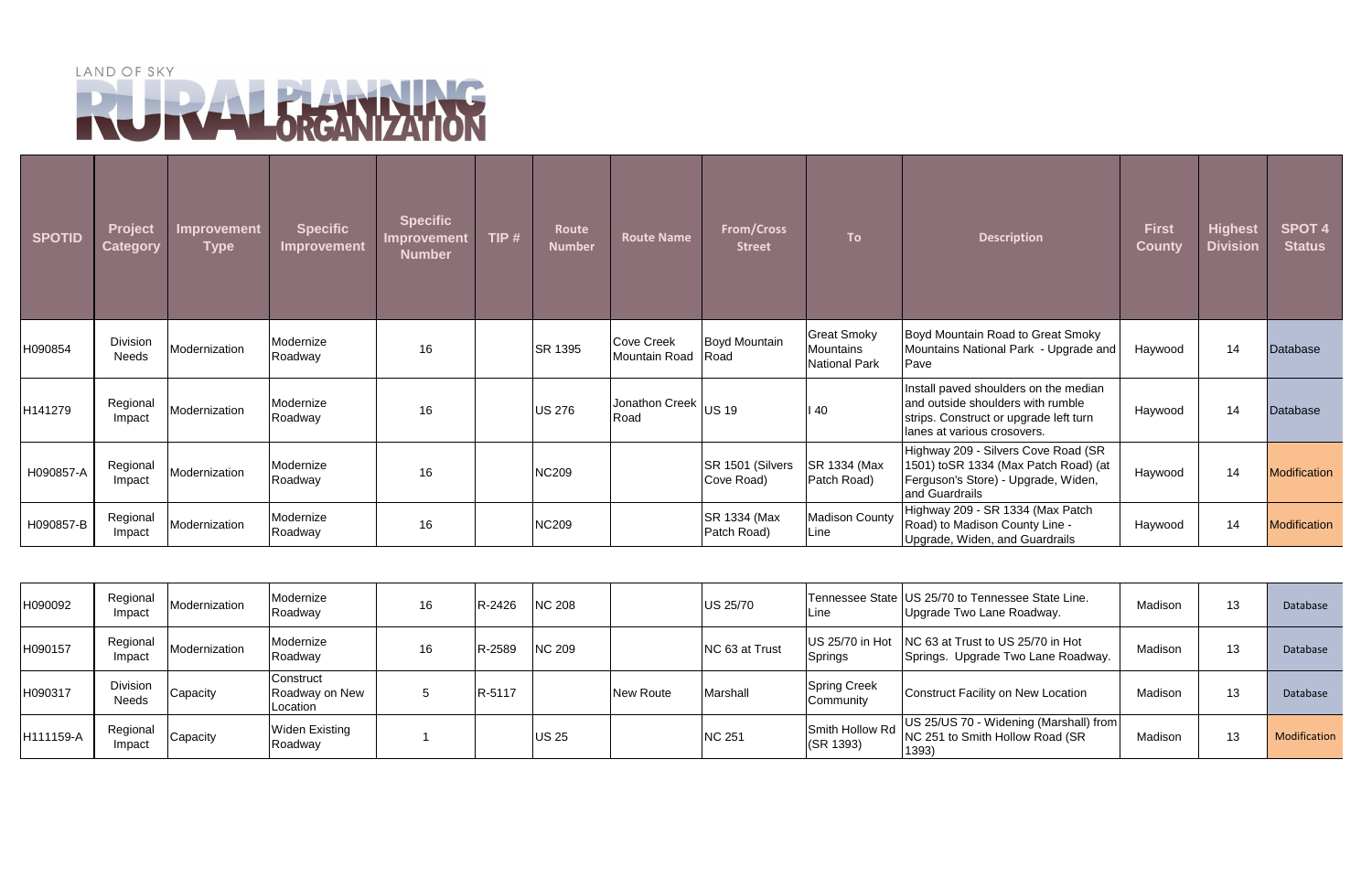| <b>SPOTID</b> | <b>Project</b><br><b>Category</b> | Improvement<br><b>Type</b>                                                             | <b>Specific</b><br>Improvement                                                                           | <b>Specific</b><br><b>Improvement</b><br><b>Number</b> | TIP #  | Route<br><b>Number</b> | <b>Route Name</b>                                             | <b>From/Cross</b><br><b>Street</b>                             | <b>To</b>                                | <b>Description</b>                                                                                                                                                         | <b>First</b><br><b>County</b> | <b>Highest</b><br><b>Division</b> | <b>SPOT 4</b><br><b>Status</b> |
|---------------|-----------------------------------|----------------------------------------------------------------------------------------|----------------------------------------------------------------------------------------------------------|--------------------------------------------------------|--------|------------------------|---------------------------------------------------------------|----------------------------------------------------------------|------------------------------------------|----------------------------------------------------------------------------------------------------------------------------------------------------------------------------|-------------------------------|-----------------------------------|--------------------------------|
| H111159-B     | Regional<br>Impact                | Capacity                                                                               | <b>Widen Existing</b><br>Roadway                                                                         |                                                        |        | US 25                  |                                                               | Smith Hollow Rd<br>(SR 1393)                                   | North Main Street<br>(US 25/US70<br>Bus) | US 25/US 70 - Widening (Marshall) from<br>Smith Hollow Road (SR 1393) to North<br>Main Street (US 25/US70 Bus)<br>Incorporate Complete Streets Elements                    | Madison                       | 13                                | Modification                   |
| H090092-B     | Regional<br>Impact                | Modernization                                                                          | Modernize<br>Roadway                                                                                     | 16                                                     | R-2426 | <b>NC 208</b>          |                                                               | <b>US 25/70</b>                                                | <b>NC 212</b>                            | US 25/70 to NC 212. Upgrade Two<br>Lane Roadway.                                                                                                                           | Madison                       | 13                                | Modification                   |
| H111159-D     | Regional<br>Impact                | Construct<br>Auxilliary Lanes or Add 2 turn lanes<br>Other Operational<br>Improvements |                                                                                                          | 22                                                     |        | <b>US 25</b>           |                                                               | Long Branch Rd<br>(SR 1582)                                    |                                          | US 25/US 70 - Add turn lanes at Long<br>Branch Rd (SR 1582)                                                                                                                | Madison                       | 13                                | Modification                   |
| H111159-C     | Regional<br>Impact                | Capacity                                                                               | <b>Widen Existing</b><br>Roadway                                                                         |                                                        |        | <b>US 25</b>           |                                                               | North Main Street<br>(US 25/US70 Bus) (SR 1143)                | Brush Creek Rd                           | US 25/US 70 - Widening (Marshall) from<br>North Main Street (US 25/US70 Bus) to<br>Brush Creek Rd (SR 1143)                                                                | Madison                       | 13                                | <b>New</b>                     |
| B150857       | Division<br>Needs                 | <b>Bike and Ped</b>                                                                    | Construct<br>Pedestrian<br>improvements to<br>include Pedestrian<br>Signal and<br>Crossing<br>treatments | 6                                                      |        | <b>US 25</b>           |                                                               | SR 1601 Deringer<br>Drive/US<br>25/US70/Student<br>Dropoff Way |                                          | Construct Pedestrian improvements to<br>include Pedestrian Signal - Crosswalk<br>and Pedestrian Refuge Island on US<br>25/US 70 and Sidewalk along one side<br>of US 25/70 | Madison                       | 13                                | New B/P                        |
| B150854       | Division<br>Needs                 | Bike and Ped                                                                           | Construct<br>Pedestrian<br>improvements to<br>Curb/gutter,<br>sidewalk and mid<br>block crossing         | 6                                                      |        | US 25/70<br><b>BUS</b> | <b>US 25/70 BUS</b><br>(South Main<br><b>Street Marshall)</b> | In Front of Town<br>owned Depot                                |                                          | Construct Pedestrian improvements to<br>include Curb and gutter, Sidewalk and<br>mid block crossing in front of Depot                                                      | Madison                       | 13                                | New/B/P                        |

| H090162 | Division<br>Needs | Capacity | Construct<br>Roadway on New<br>Location |  | R-2594 | <b>NC 215</b> | $US 64$ at<br><b>Balsam Grove</b><br>Sunburst, FH 32 Cherryfield | <b>SR 1326</b><br>(Macedonia<br>Church Road)<br>South of Balsam<br>Grove | Construct Two Lanes on New Location | Transylvania | 14 | Database |
|---------|-------------------|----------|-----------------------------------------|--|--------|---------------|------------------------------------------------------------------|--------------------------------------------------------------------------|-------------------------------------|--------------|----|----------|
|---------|-------------------|----------|-----------------------------------------|--|--------|---------------|------------------------------------------------------------------|--------------------------------------------------------------------------|-------------------------------------|--------------|----|----------|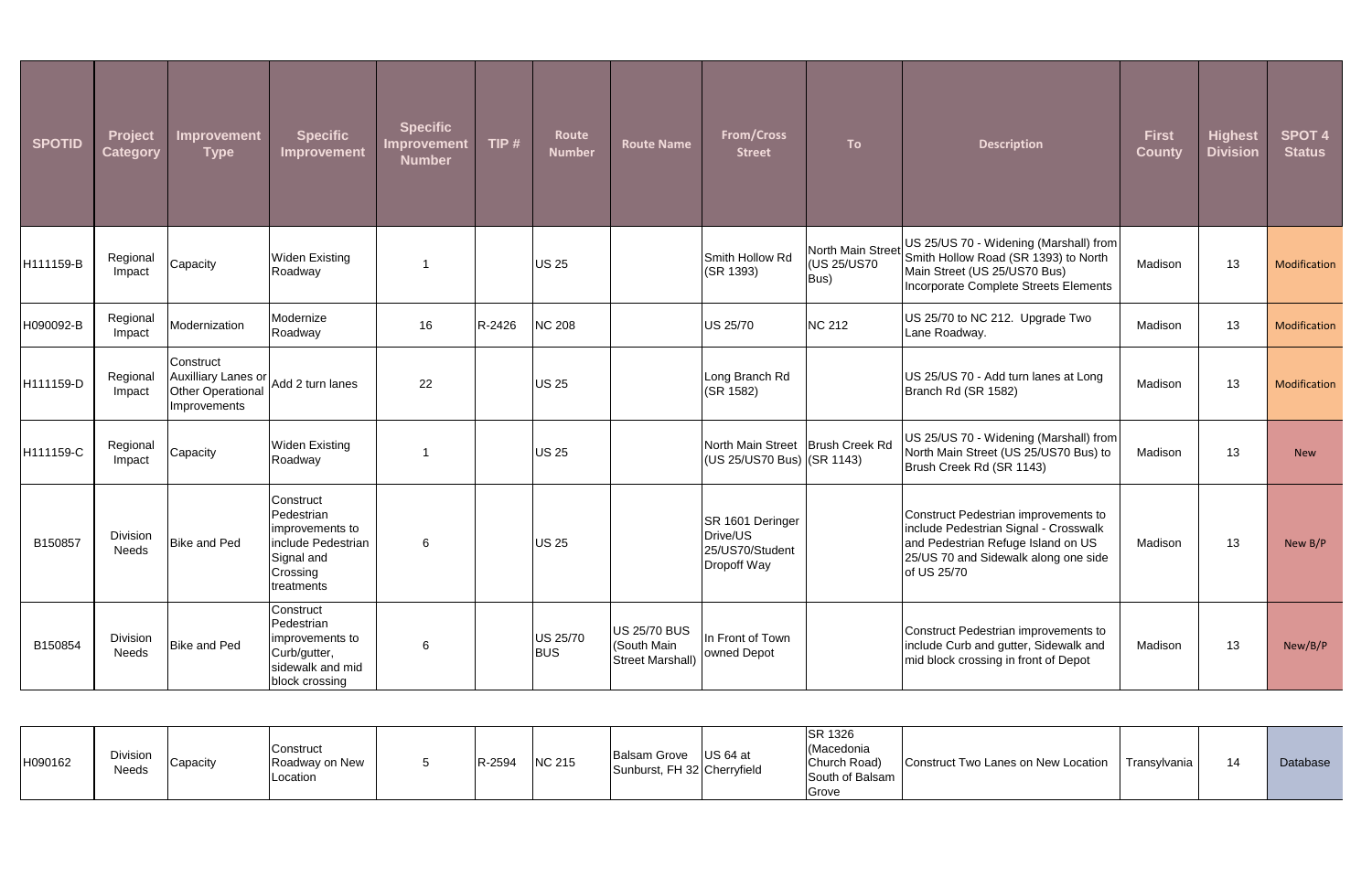| <b>SPOTID</b> | <b>Project</b><br><b>Category</b> | Improvement<br><b>Type</b> | <b>Specific</b><br>Improvement          | <b>Specific</b><br><b>Improvement</b><br><b>Number</b> | TIP #         | Route<br><b>Number</b> | <b>Route Name</b>                                 | <b>From/Cross</b><br><b>Street</b>             | <b>To</b>                                                                    | <b>Description</b>                                                                                                                                                                                                  | <b>First</b><br><b>County</b> | <b>Highest</b><br><b>Division</b> | <b>SPOT 4</b><br><b>Status</b> |
|---------------|-----------------------------------|----------------------------|-----------------------------------------|--------------------------------------------------------|---------------|------------------------|---------------------------------------------------|------------------------------------------------|------------------------------------------------------------------------------|---------------------------------------------------------------------------------------------------------------------------------------------------------------------------------------------------------------------|-------------------------------|-----------------------------------|--------------------------------|
| H090855       | Division<br><b>Needs</b>          | Capacity                   | Construct<br>Roadway on New<br>Location | $5\phantom{.0}$                                        | R-5743        |                        | New Route -<br>West Loop<br>Minor<br>Thoroughfare | US 64/276                                      | <b>US 64</b>                                                                 | New Route - US 64/276 to Nicholson<br>Creek Road/US 64 - West Loop Minor<br>Thoroughfare                                                                                                                            | Transylvania                  | 14                                | Database                       |
| H129070-D     | Regional<br>Impact                | Modernization              | Modernize<br>Roadway                    | 16                                                     | R-2409D US 64 |                        |                                                   | Indian Creek Road<br>(East end of R-<br>2409C) | East of the east<br>intersection with<br>Flat Creek Valley<br>Road (SR 1147) | Widen, Realigh and Climbing Lanes                                                                                                                                                                                   | Transylvania                  | 14                                | Database                       |
| H090858       | Regional<br>Impact                | Modernization              | Modernize<br>Roadway                    | 16                                                     |               | US 178                 |                                                   | SR 1156 (Main<br>Street) in Rosman             | South Carolina<br>State Line                                                 | Widen, Realign, and Climbing Lanes                                                                                                                                                                                  | Transylvania                  | 14                                | Database                       |
| H111135       | Division<br><b>Needs</b>          | Modernization              | Modernize<br>Roadway                    | 16                                                     | R-5763        | SR 1540                | <b>Wilson Road</b>                                | SR 1504 (Old US<br>64)                         | <b>US 276</b>                                                                | Upgrade Roadway. Proposed Typical Is<br>20' Paved Roadway with 6'Grass<br>Shoulders. Current Typical Is Two Lane   Transylvania<br>18' Paved Roadway with 4' Grass<br>Shoulders                                     |                               | 14                                | Database                       |
| H111126       | Division<br>Needs                 | Modernization              | Modernize<br>Roadway                    | 16                                                     |               | <b>SR 1504</b>         | Old<br>Hendersonville<br>Highway                  | <b>SR 1528 (Crab</b><br>Creek Road)            | <b>US 64</b>                                                                 | Current Typical Is Two Lane 18' Paved<br>Roadway with 4' Grass Shoulders /<br>Proposed Typical Is 22' Paved Roadway<br>with 6'Grassshoulders,<br>Rebuild Bridges No. 193, 194, and 195<br>to Match Proposed Typical | Transylvania                  | 14                                | Database                       |
| H111128       | Division<br><b>Needs</b>          | Modernization              | Modernize<br>Roadway                    | 16                                                     |               | SR 1533                | Everette Farm<br>Road                             | SR 1528                                        | <b>SR 1504</b>                                                               | Upgrade Roadway. Proposed Typical Is<br>22' Paved Roadway with 6' Grass<br>Shoulders. Current Typical Is Two Lane   Transylvania<br>18' Paved Roadway with 3' Grass<br><b>Shoulders</b>                             |                               | 14                                | Database                       |
| H111133       | Division<br><b>Needs</b>          | Modernization              | Modernize<br>Roadway                    | 16                                                     | R-5764        | SR 1546                | Neely Road                                        | SR 1504 (Old US<br>64)                         | SR 1544 (French<br><b>Broad St)</b>                                          | Upgrade Roadway. Proposed Typical Is<br>20' Paved Roadway with 6' Grass<br>Shoulders. Current Typical Is Two Lane   Transylvania<br>18' Paved Roadway with 4' Grass<br><b>Shoulders</b>                             |                               | 14                                | Database                       |
| H111136       | Division<br>Needs                 | Modernization              | Modernize<br>Roadway                    | 16                                                     |               | <b>SR 1534</b>         | <b>Hart Road</b>                                  | SR 1534 (Hart Rd) SR 1533 (Everett             |                                                                              | Upgrade Roadway. Proposed Typical Is<br>20' Paved Roadway with 6' Grass<br>Shoulders. Current Typical Is Two Lane   Transylvania<br>16 - 18" Paved Roadway with 4' Grass<br><b>Shoulders</b>                        |                               | 14                                | <b>Database</b>                |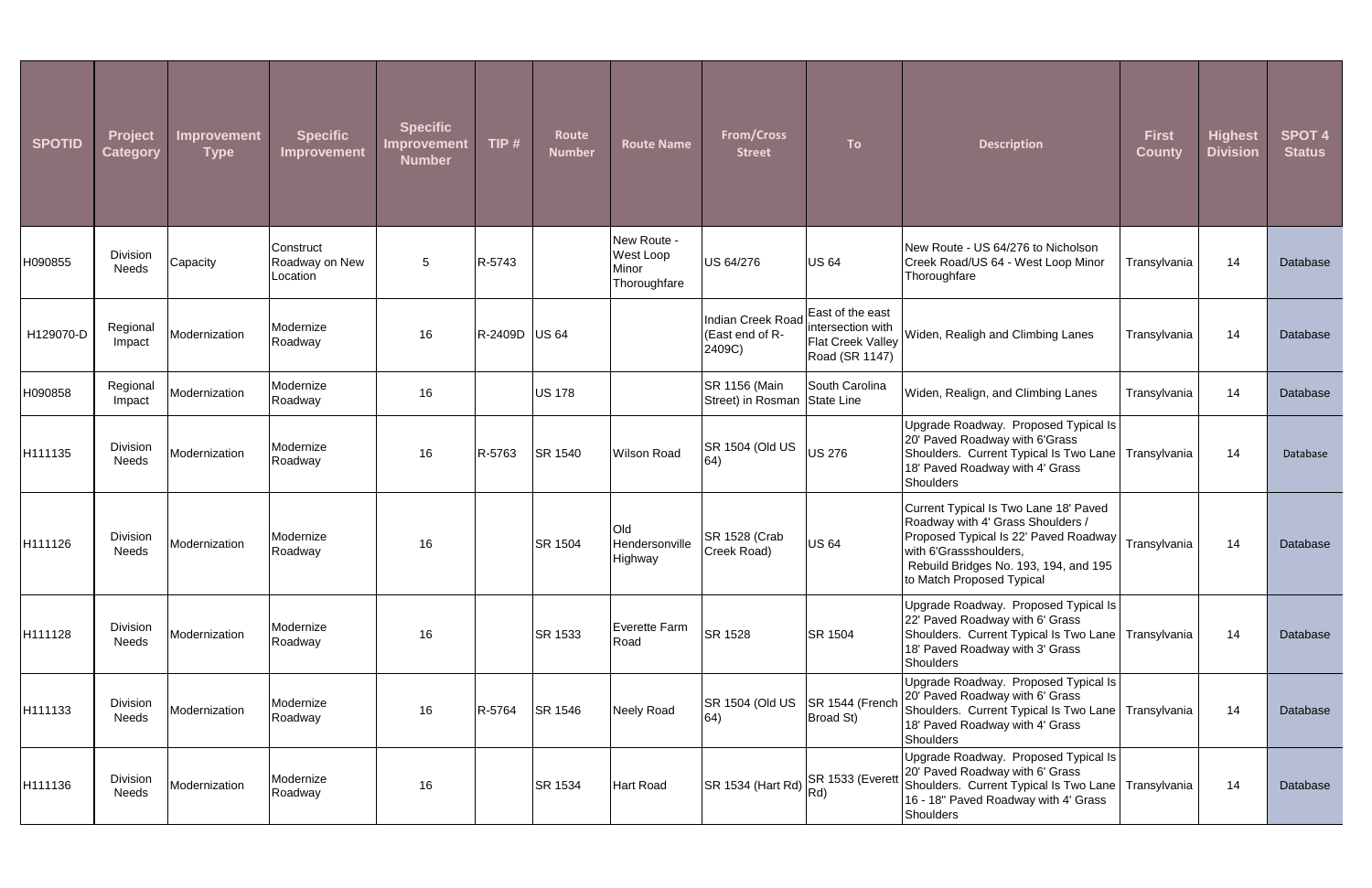| <b>SPOTID</b> | <b>Project</b><br><b>Category</b> | Improvement<br>Type                     | <b>Specific</b><br>Improvement          | <b>Specific</b><br><b>Improvement</b><br><b>Number</b> | TIP $#$ | Route<br><b>Number</b> | <b>Route Name</b>                                 | <b>From/Cross</b><br><b>Street</b>       | <b>To</b>                                                                    | <b>Description</b>                                                                                                                                                                                                        | <b>First</b><br><b>County</b> | <b>Highest</b><br><b>Division</b> | <b>SPOT 4</b><br><b>Status</b> |
|---------------|-----------------------------------|-----------------------------------------|-----------------------------------------|--------------------------------------------------------|---------|------------------------|---------------------------------------------------|------------------------------------------|------------------------------------------------------------------------------|---------------------------------------------------------------------------------------------------------------------------------------------------------------------------------------------------------------------------|-------------------------------|-----------------------------------|--------------------------------|
| H111137       | Division<br><b>Needs</b>          | Modernization                           | Modernize<br>Roadway                    | 16                                                     | R-5765  | SR 1116                | North Country<br><b>Club Road</b>                 | Brevard City Limit   US 64               |                                                                              | Upgrade Roadway. Proposed Typical Is<br>26' Paved Roadway with Curb and<br>Gutter, Sidewalks, and in Compliance<br>with Complete Streets Policy. Current<br>Typical Is Two Lane 20' Paved<br>Roadway with Curb and Gutter | Transylvania                  | 14                                | Database                       |
| H111138       | Division<br><b>Needs</b>          | Modernization                           | Modernize<br>Roadway                    | 16                                                     |         | SR 1554                | Azela Avenue                                      | SR 1504 (Old US<br>$ 64\rangle$          | SR 1551 (Oak<br>Dale Rd)                                                     | Upgrade Roadway. Proposed Typical Is<br>26' Paved Roadway with Curb and<br>Gutter. Current Typical Is Two Lane 18'<br>Paved Roadway with 4' Grass<br><b>Shoulders</b>                                                     | Transylvania                  | 14                                | Database                       |
| H140969       | Division<br>Needs                 | <b>Widen Existing</b><br>Roadway        | Modernize<br>Roadway                    | 16                                                     |         | <b>SR 1156</b>         | <b>Main Street</b>                                | SR 1388 (Old<br>Rosman Highway) Highway) | US 176 (Pickens                                                              | Widen road to include auxiliary lanes<br>where needed, curb & gutter, sidewalks<br>and bike lanes                                                                                                                         | Transylvania                  | 14                                | Database                       |
| H090855       | Division<br><b>Needs</b>          | Capacity                                | Construct<br>Roadway on New<br>Location | $5\phantom{.0}$                                        | R-5743  |                        | New Route -<br>West Loop<br>Minor<br>Thoroughfare | US 64/276                                | US 64 (North to<br>Allison Road)                                             | New Route - US 64/276 to Nicholson<br>Creek Road/US 64 - West Loop Minor<br>Thoroughfare (Adjust northern termini to<br>NORTH OF ALLISON ROAD)                                                                            | Transylvania                  | 14                                | Modification                   |
| H150541       | Regional<br>Impact                | Access<br>Management                    | Modernize<br>Roadway                    | 11                                                     |         | US 64/276              |                                                   | N. Caldwell St                           | Approx 550'<br>North of Allison<br>Rd (termination<br>of existing<br>median) | Convert TWLTL to Median and general<br>Access control. Build to Complete<br>Streets standards. Include Pedestrian<br>and Bicycle accommodations                                                                           | Transylvania                  | 14                                | <b>NEW HWY</b>                 |
| H150544       | Divison<br>Needs                  | Intersection<br>Improvements            | Realign Multiple<br>Intersections       | 21                                                     |         | Old US 64              | Old<br>Hendersonville<br><b>HWY</b>               | <b>Wilson Rd</b>                         | Ecusta Rd                                                                    | Realign Intersections at Wilson Rd/Old<br>US 64/Ecusta Rd                                                                                                                                                                 | Transylvania                  | 14                                | NEW HWY                        |
| H150552       | Regional<br>Impact                | Upgrade at Grade Safety<br>Intersection | <b>Imporovements</b>                    | 16                                                     |         | <b>US 64/NC</b><br>280 | Asheville Hwy                                     | US 64/US 276/NC<br>280                   |                                                                              | Safety Improvements, including Bike<br>and Pedestrian Crossing<br>accommodations                                                                                                                                          | Transylvania                  | 14                                | <b>NEW HWY</b>                 |
| H150557       | Regional<br>Impact                | Access<br>Management                    | Modernize<br>Roadway                    | 11                                                     |         | <b>NC 280</b>          | Asheville Hwy                                     | Deavor Road                              |                                                                              | Install Median in existing 4 lane roadway<br>Hudlin Gap Road and general access management to<br>increase safety.                                                                                                         | Transylvania                  | 14                                | <b>NEW HWY</b>                 |